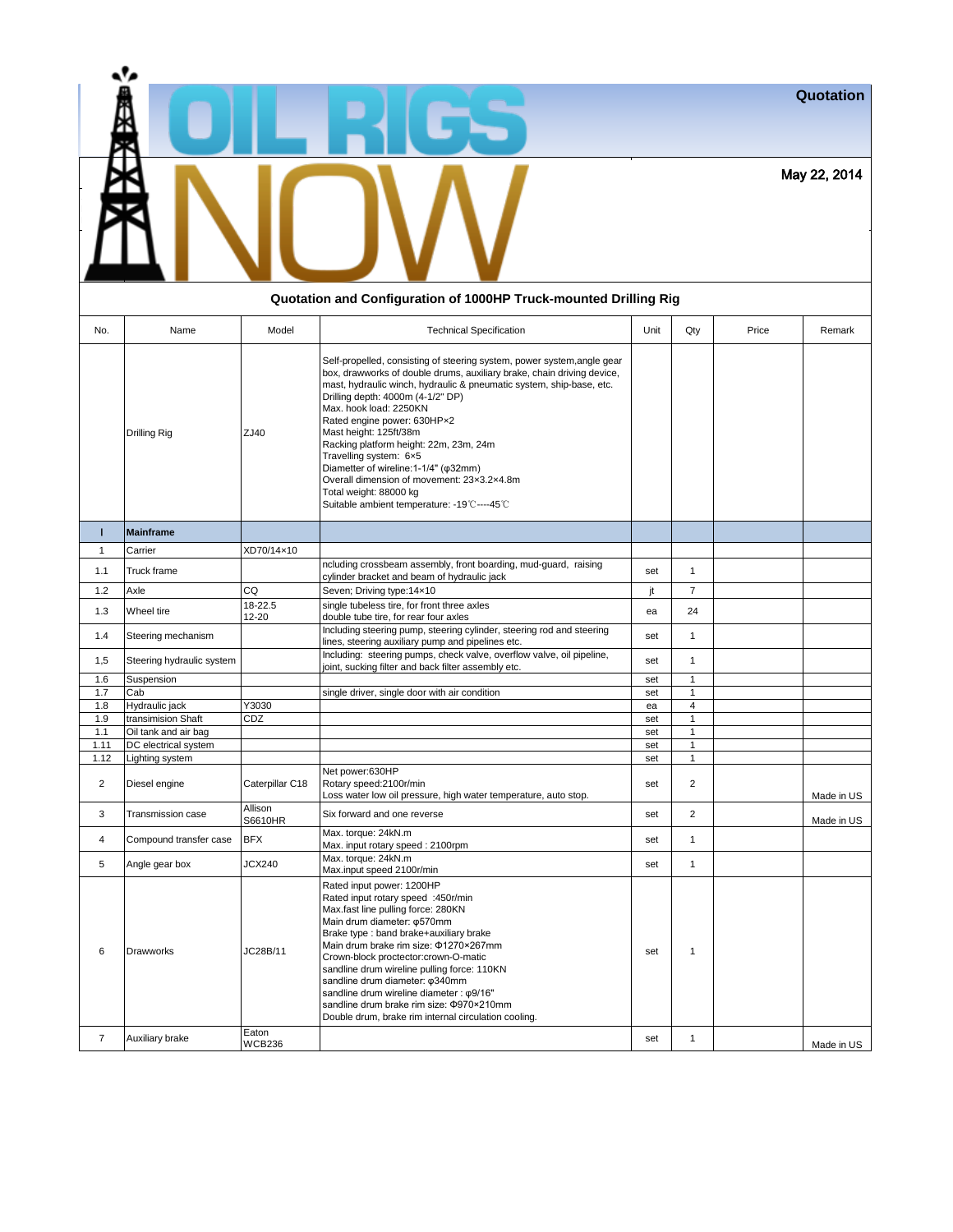| 8              | Mast                                    | JJ22538            | Front open, w/guy line, according with API 4F specifacation. two<br>sections, telescopic type.Max.hook load: 2250KN<br>Effective height: 38m<br>Racking platform height: 22m, 23m and 24m<br>Resist wind capacity (no load, no setback): 110Km/hSetback capacity:<br>4000m (4-1/2" DP)<br>Including mast upper and lower sections, racking platform, telescoping<br>cylinders, wind guyline, ladders and single pipe riser, anti-falling set, etc. | set  | $\mathbf{1}$            |                                |
|----------------|-----------------------------------------|--------------------|----------------------------------------------------------------------------------------------------------------------------------------------------------------------------------------------------------------------------------------------------------------------------------------------------------------------------------------------------------------------------------------------------------------------------------------------------|------|-------------------------|--------------------------------|
| 9              | Raising cylinders for mast              |                    |                                                                                                                                                                                                                                                                                                                                                                                                                                                    | pair | $\mathbf{1}$            |                                |
| 10             | Substructure                            | DZ225/6            | Type: six colume foldable swing-up type<br>Max load: 2250KN<br>Working height: 6m<br>Clearance height: 4.9m<br>Working area: 7.2mx6m<br>Including escaping slideway , handrails and ladders                                                                                                                                                                                                                                                        | set  | 1                       |                                |
| 11             | Travelling system                       |                    | Rope system: 6x5<br>Drilling line: ф32mm/1-1/4"<br>Max.hook load:2250KN                                                                                                                                                                                                                                                                                                                                                                            | set  | $\mathbf{1}$            |                                |
| 11.1           | Crown block                             | TC225              | three shaft type, fast line sheave 1 piece, dia. $\Phi$ 915mm, dead line<br>sheave 4 pieces, dia. $\Phi$ 760mm, bailing sheave 1 piece, dia. $\varphi$ 500mm,                                                                                                                                                                                                                                                                                      | set  | $\mathbf{1}$            |                                |
| 11.2           | Hook block                              | YG225              | Max.hook load: 2250KN, Traveling block sheave OD and No. $\varphi$ 915×5                                                                                                                                                                                                                                                                                                                                                                           | set  | $\mathbf{1}$            |                                |
| 11.3           | Drilling line                           | $1 - 1/4"$         | Length: 460m, conform to API Spec 9A                                                                                                                                                                                                                                                                                                                                                                                                               | roll | $\mathbf{1}$            |                                |
| 12             | Swivel                                  | <b>SL225</b>       | According with API spec. 8A, Complete with kelly air spinner<br>Max. static load: 2250KN<br>Max. work pressure:5000psi<br>Wash pipe dia: ¢76mm                                                                                                                                                                                                                                                                                                     | set  | 1                       |                                |
| 13             | Hydraulic cathead                       | Y15160             | Cathead make up pulling force: 50KN<br>Cathead break out pulling force: 100KN                                                                                                                                                                                                                                                                                                                                                                      | set  | $\overline{2}$          |                                |
| 14             | Rotary table gearbox                    | <b>XCDX</b>        | Max .input rotary speed: 1200r/min                                                                                                                                                                                                                                                                                                                                                                                                                 | set  | $\mathbf{1}$            |                                |
| 15             | Sloping chain box                       |                    | Max.work torque: 6kN.m<br>lower, upper chain boxes                                                                                                                                                                                                                                                                                                                                                                                                 | set  | $\mathbf{1}$            |                                |
|                |                                         |                    | According with API. Spec7K                                                                                                                                                                                                                                                                                                                                                                                                                         |      |                         |                                |
| 16             | Rotary table                            | ZP275              | Open diameter: 27-1/2" (699mm)<br>Max.static load: 4500KN<br>Max. work torque: 27.5KN.m<br>Max.rotary speed:300r/min                                                                                                                                                                                                                                                                                                                               | set  | $\mathbf{1}$            |                                |
| 17             | Brake cooling circulation<br>system     |                    | Including cooling water tank, motor, hose and water pump.                                                                                                                                                                                                                                                                                                                                                                                          | set  | 1                       |                                |
| 18             | Pneumatic system                        |                    | Max. working pressure: 0.8MPa                                                                                                                                                                                                                                                                                                                                                                                                                      | set  | $\mathbf{1}$            |                                |
| 19             | Hydraulic system                        |                    | Include: all kinds of valves and pipe line.<br>Max. working pressure: 21Mpa<br>include all kind of valves and pipeline, hydraulic oil tank, hydraulic<br>pump 1 set.                                                                                                                                                                                                                                                                               | set  | 1                       |                                |
| 20             | Electrical system                       |                    | Explosion proof electrical components, mast lamps and sockets and                                                                                                                                                                                                                                                                                                                                                                                  | set  | $\mathbf{1}$            |                                |
| 21             | Racking platform escaper                | <b>TS-00</b>       | switches                                                                                                                                                                                                                                                                                                                                                                                                                                           | set  | $\mathbf{1}$            |                                |
| 22             | Drilling pipe V-door and                |                    |                                                                                                                                                                                                                                                                                                                                                                                                                                                    |      | $\mathbf{1}$            |                                |
|                | catwalk way                             |                    | Rated hoisting weight: 30kN, Rated wireline capacity: 80m, Wireline                                                                                                                                                                                                                                                                                                                                                                                | set  |                         |                                |
| 23             | Hydraulic winch                         | YJ3C               | diameter: ¢13mm                                                                                                                                                                                                                                                                                                                                                                                                                                    | set  | 1                       |                                |
|                |                                         | YJ5B               | Rated hoisting weight: 50kN, Rated wireline capacity: 100m, Wireline<br>diameter: $\varphi$ 15mm                                                                                                                                                                                                                                                                                                                                                   | set  | 1                       |                                |
| 24             | Deadline anchor and<br>weight indicator | JZ250              | Sensor assembly, weight indicator assembly, recorder assembly, hand<br>pump and pipeline                                                                                                                                                                                                                                                                                                                                                           | set  | $\mathbf{1}$            |                                |
| 25             | Rig base                                |                    | Whole unit folding type, can meet whole unit trailer requirement.                                                                                                                                                                                                                                                                                                                                                                                  | set  | $\mathbf{1}$            |                                |
| 26             | Hose                                    | $4$ "              | Working pressure: 35MPa, L=18m, Bore diameter: ¢76mm                                                                                                                                                                                                                                                                                                                                                                                               | jt   | $\mathbf{1}$            |                                |
| 27             | <b>Elevator links</b>                   | DH250              | Load rating: 250 tons<br>$L = 2.7m$                                                                                                                                                                                                                                                                                                                                                                                                                | pair | $\mathbf{1}$            |                                |
| $\mathbf{H}$   | Engine-pump unit                        |                    |                                                                                                                                                                                                                                                                                                                                                                                                                                                    |      |                         |                                |
| $\mathbf{1}$   | Mud pump                                | F-1000             | Type: Triplex single<br>actionRated power: 1000HP<br>Stroke: 120s/min                                                                                                                                                                                                                                                                                                                                                                              | set  | $\overline{2}$          | Made in China                  |
| $\overline{2}$ | Diesel engine                           | CAT3512            | Power: 1025HP<br>Speed: 1200r/min                                                                                                                                                                                                                                                                                                                                                                                                                  | set  | $\overline{2}$          | Made in US                     |
| 3              | Hydraulic coupler                       | YOTFJ750-<br>25DDF | Rating power: 600-1300KW                                                                                                                                                                                                                                                                                                                                                                                                                           | set  | $\overline{c}$          |                                |
| 4              | Skid base                               |                    | Rated input speed: 1000-1500rpm                                                                                                                                                                                                                                                                                                                                                                                                                    | set  | $\overline{\mathbf{c}}$ | Made in China<br>Made in China |
| 5              | Universal shaft                         |                    |                                                                                                                                                                                                                                                                                                                                                                                                                                                    | set  | $\overline{\mathbf{c}}$ | Made in China                  |
| 6              | Charging pump                           |                    |                                                                                                                                                                                                                                                                                                                                                                                                                                                    | set  | $\overline{\mathbf{c}}$ | Made in China                  |
| $\overline{7}$ | Compound manifold                       |                    |                                                                                                                                                                                                                                                                                                                                                                                                                                                    | set  | $\mathbf{1}$            | Made in China                  |
| Ш              | Solid control system                    |                    |                                                                                                                                                                                                                                                                                                                                                                                                                                                    |      |                         |                                |
| $\mathbf{1}$   | Mud tank                                |                    | Total capacity: 240m <sup>3</sup>                                                                                                                                                                                                                                                                                                                                                                                                                  | set  | 5                       |                                |
| $\overline{c}$ | Shale shaker                            | HPT240D-3P         | Max. working capacity: 240m3/h x3                                                                                                                                                                                                                                                                                                                                                                                                                  | set  | $\overline{2}$          |                                |
| 3              | Vacuum degasser                         | ZCQ1/4             | Shake type: linear                                                                                                                                                                                                                                                                                                                                                                                                                                 | set  | 1                       |                                |
| $\overline{4}$ | Desander                                | ZCS250×2           |                                                                                                                                                                                                                                                                                                                                                                                                                                                    | set  | 1                       |                                |
| 5              | Desilter                                | ZCNS100×10         |                                                                                                                                                                                                                                                                                                                                                                                                                                                    | set  | $\mathbf{1}$            |                                |
|                |                                         |                    |                                                                                                                                                                                                                                                                                                                                                                                                                                                    |      |                         |                                |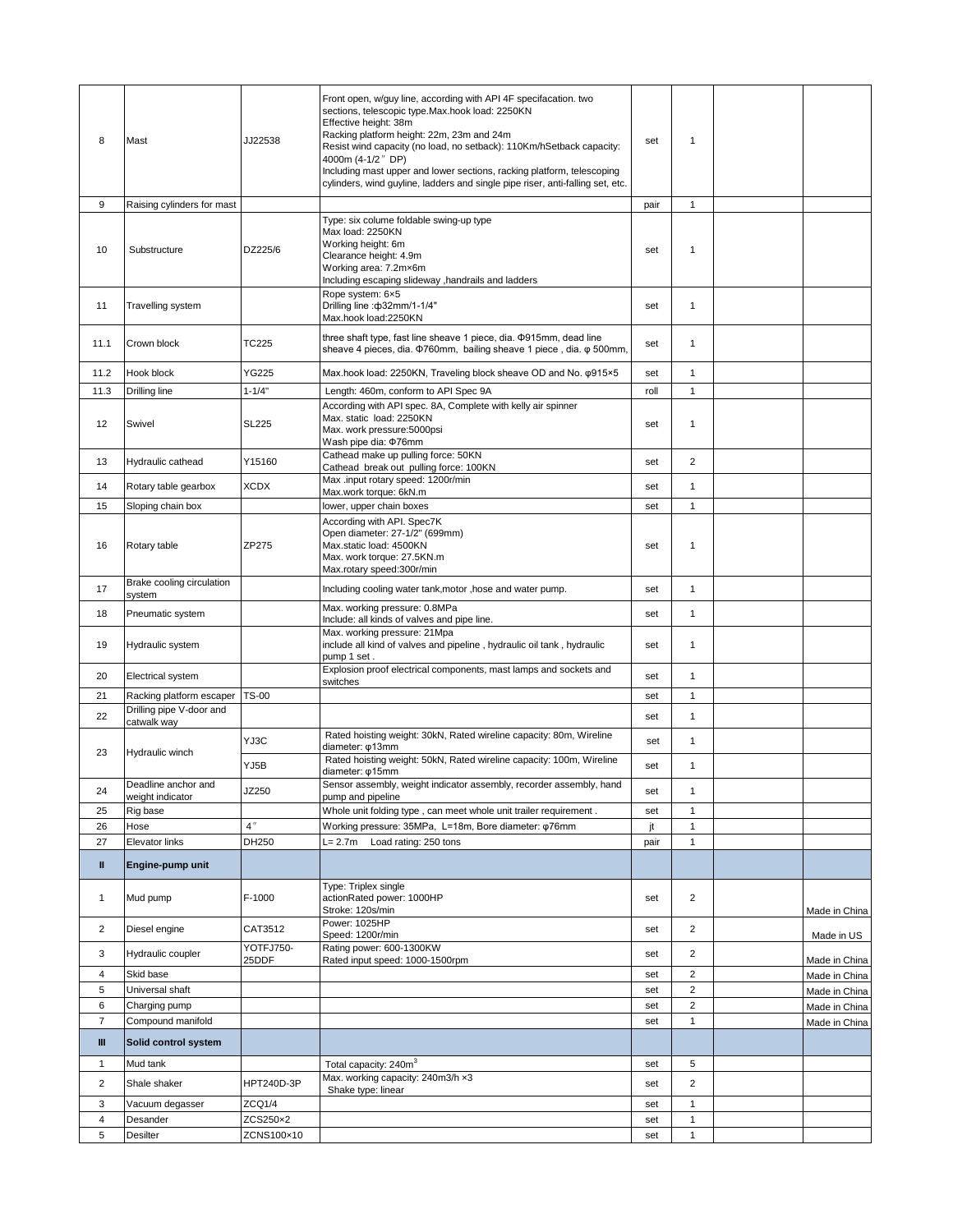| 6                    | Middle speed centrifugal         | GLW450×842       |                                                                                                                       | set  | $\mathbf{1}$   |  |
|----------------------|----------------------------------|------------------|-----------------------------------------------------------------------------------------------------------------------|------|----------------|--|
| $\overline{7}$       | Shear pump                       | JQB150×125       |                                                                                                                       | set  | $\mathbf{1}$   |  |
| 8                    | Weighting mixing sand            |                  |                                                                                                                       | set  | 4              |  |
|                      | pump                             |                  |                                                                                                                       |      |                |  |
| 9                    | Jet mixing hopper                |                  |                                                                                                                       | set  | $\overline{2}$ |  |
| 10                   | Agitator                         |                  | Impeller diameter: 700mm, speed: 72 r/min power: 11KW                                                                 | set  | 11             |  |
| 11                   | Trip pump                        | SB3 // x4 //     | Delivery lift: 23m Power: 11KW Discharge: 80m <sup>3</sup> /h                                                         | set  | $\mathbf{1}$   |  |
| 12                   | pump under fluid                 | 80YZ(S)40-10     |                                                                                                                       | set  | $\mathbf{1}$   |  |
| 13                   | Mud gun                          | <b>DN50</b>      | Pressure: 2.5Mpa                                                                                                      | ea   | 13             |  |
|                      |                                  |                  |                                                                                                                       |      |                |  |
| 14                   | Pill tank                        |                  | Outer dimension: 1500x1500x1350mm, Capacity: 2.25m <sup>3</sup> . Including<br>one set agitator, with the power 2.2kw | set  | $\mathbf{1}$   |  |
| 15                   | Poor boy                         | <b>YQF1600</b>   | Diameter: ¢800mm                                                                                                      |      | $\mathbf{1}$   |  |
|                      |                                  |                  |                                                                                                                       | set  |                |  |
| $\mathsf{IV}\xspace$ | <b>Generator set</b>             |                  |                                                                                                                       |      |                |  |
|                      |                                  |                  |                                                                                                                       |      |                |  |
| $\mathbf{1}$         | Diesel generator                 | 400KW            | Volvo                                                                                                                 | unit | $\overline{c}$ |  |
| 2                    | Cable and electric control       |                  |                                                                                                                       | set  | $\mathbf{1}$   |  |
|                      | box                              |                  |                                                                                                                       |      |                |  |
| V                    | Well site power                  |                  |                                                                                                                       | set  |                |  |
|                      | distribution and supply          |                  |                                                                                                                       |      |                |  |
| $\mathbf{1}$         | <b>MCC</b>                       |                  |                                                                                                                       | set  | $\mathbf{1}$   |  |
| $\overline{2}$       | Explosion proof control          |                  |                                                                                                                       | set  | 1              |  |
|                      | box                              |                  |                                                                                                                       |      |                |  |
| 3                    | Explosion proof sealing          |                  |                                                                                                                       | set  | 1              |  |
|                      | plug                             |                  |                                                                                                                       |      |                |  |
| 4                    | Cable                            |                  |                                                                                                                       | set  | $\mathbf{1}$   |  |
|                      | Illuminating system              |                  |                                                                                                                       |      |                |  |
| 5                    | (including lamp bracket          |                  |                                                                                                                       | set  | 1              |  |
|                      | and lamps)                       |                  |                                                                                                                       |      |                |  |
| VI                   | Air compressor set               |                  |                                                                                                                       |      |                |  |
| $\mathbf{1}$         | Air compressor                   |                  |                                                                                                                       | unit | $\overline{c}$ |  |
|                      |                                  |                  |                                                                                                                       |      |                |  |
| $\overline{2}$       | Gas tank                         | 2.5 <sup>m</sup> |                                                                                                                       | unit | $\mathbf{1}$   |  |
| 3                    | Dryer                            |                  |                                                                                                                       | unit | $\mathbf{1}$   |  |
| 4                    | Air supply room + mcc +          |                  |                                                                                                                       | set  | $\mathbf{1}$   |  |
|                      | generator room                   |                  |                                                                                                                       |      |                |  |
| VII                  | Well control system              |                  |                                                                                                                       |      |                |  |
|                      |                                  |                  |                                                                                                                       |      |                |  |
|                      |                                  |                  |                                                                                                                       |      |                |  |
| $\mathbf{1}$         | Annular BOP                      | FH35-35          | Bore diameter: 350mm (13 5/8")                                                                                        | set  | $\mathbf{1}$   |  |
|                      |                                  |                  | Working pressure: 35MPa                                                                                               |      |                |  |
| $\overline{2}$       | Double ram BOP                   | 2FZ35-35         | Bore diameter: 350mm (13 5/8")                                                                                        | set  | $\mathbf{1}$   |  |
|                      |                                  |                  | Working pressure: 35MPa                                                                                               |      |                |  |
| 3                    | Drilling spool                   | FS35-35          | vertical bore diameter: \$350mm (13 5/8"),                                                                            | set  | 1              |  |
|                      |                                  |                  | Max. working pressure: 35MPa, sealing range: 0-0380mm                                                                 |      |                |  |
| $\overline{4}$       | Pressure testing blind<br>flange | F35-35           |                                                                                                                       | ea   | 1              |  |
|                      |                                  |                  | 13 5/8 $\textit{w}$ ×14 (13 5/8 $\textit{w}$ ) x35 (R57 - Bx160)                                                      |      |                |  |
| 5                    | adapter flange                   |                  | 11 // x35-13 5/8 // x35 (Rx54-Bx160)                                                                                  | ea   | each1          |  |
|                      |                                  |                  | 11 // x21-11 // x35 (R53-Rx54)                                                                                        |      |                |  |
| 6                    | Lifting set for BOP              |                  |                                                                                                                       | set  | $\mathbf{1}$   |  |
| $\overline{7}$       | BOP control system               | FKQ640-6         | control five units, General Capacity: 640L                                                                            | set  | $\mathbf{1}$   |  |
| 8                    | Driller's console                | SZQ-6            |                                                                                                                       | set  | $\mathbf{1}$   |  |
|                      | High-pressure fireproof          |                  |                                                                                                                       |      |                |  |
| 9                    | hose                             |                  | 10mx1"x35MPa included Union joint                                                                                     | jt   | 40             |  |
|                      | Air high-pressure testing        |                  |                                                                                                                       |      |                |  |
| 10                   | pump                             |                  |                                                                                                                       | set  | 1              |  |
| 11                   | Pressure testing base            |                  |                                                                                                                       | set  | $\mathbf{1}$   |  |
| 12                   | Pressure testing hose            |                  |                                                                                                                       | set  | $\mathbf{1}$   |  |
| 13                   | Air pipe                         |                  |                                                                                                                       | set  | $\mathbf{1}$   |  |
|                      |                                  |                  |                                                                                                                       |      |                |  |
| 14                   | Choke manifold                   | JGY103-35        | Working pressure: 5000PSi<br>Main bore diameter: 4-1/16"                                                              | set  | 1              |  |
|                      |                                  |                  | Choke bore diameter: 2-9/16"                                                                                          |      |                |  |
|                      |                                  |                  | Working pressure: 5000PSi                                                                                             |      |                |  |
| 15                   | Kill manifold                    | YG103-35         | Main bore diameter: 4-1/16"                                                                                           | set  | $\mathbf{1}$   |  |
|                      |                                  |                  | Choke bore diameter: 2-9/16"                                                                                          |      |                |  |
| 20                   | Ram assembly                     |                  | each one for 7", 51/2", 5", 41/2", 31/2", 27/8", one for all                                                          | ea   | $\overline{7}$ |  |
|                      |                                  |                  | sealing                                                                                                               |      |                |  |
|                      |                                  |                  |                                                                                                                       |      |                |  |
| VIII                 | Diesel fuel tank\water tank      |                  |                                                                                                                       |      |                |  |
| $\mathbf{1}$         | Diesel fuel tank                 |                  | 30M3                                                                                                                  | set  | $\mathbf{1}$   |  |
|                      |                                  |                  |                                                                                                                       |      |                |  |
| $\overline{2}$       | Water tank                       |                  | 40M3                                                                                                                  | set  | $\overline{c}$ |  |
| IX                   | <b>Wellhead Tools</b>            |                  |                                                                                                                       |      |                |  |